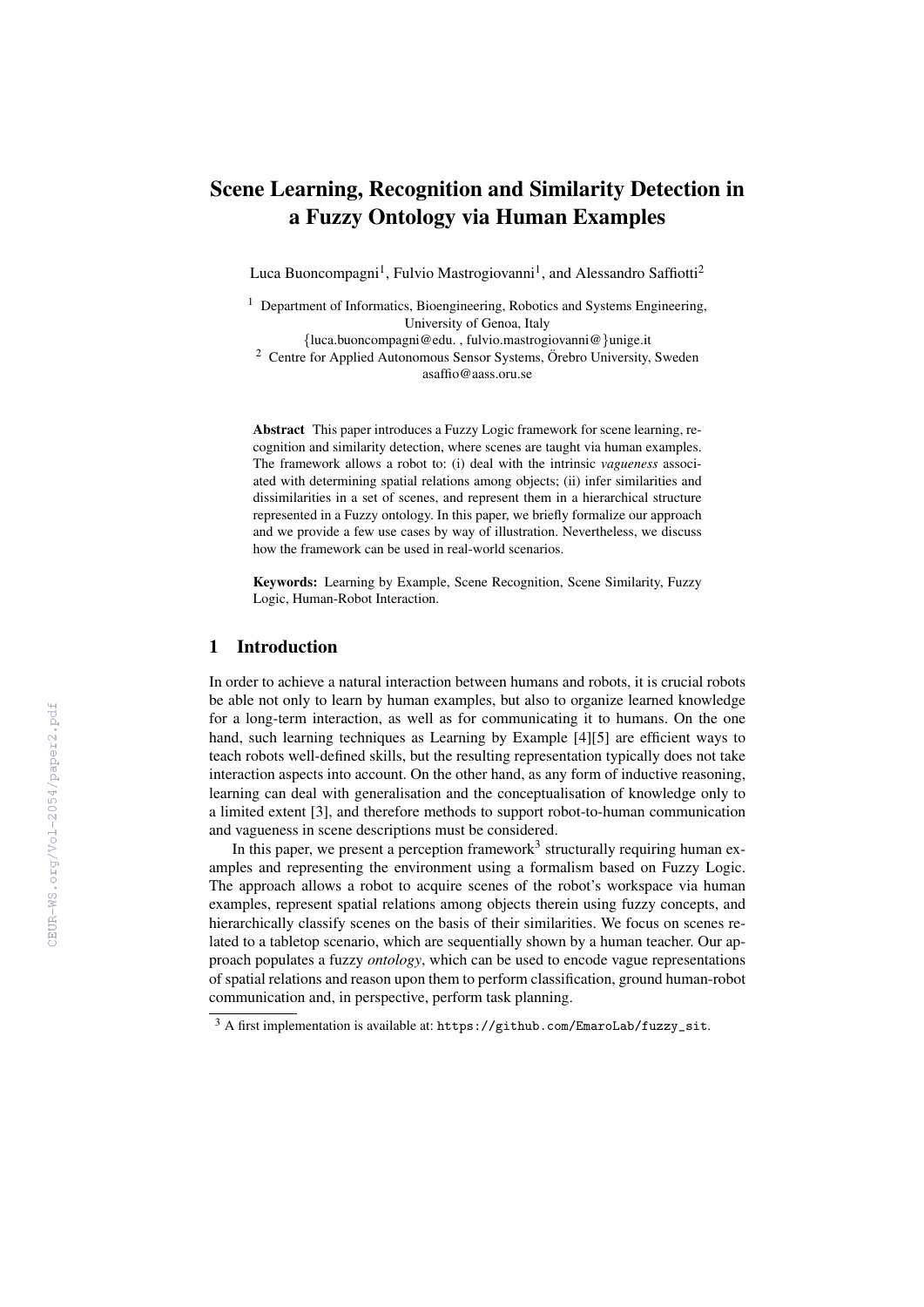#### 2 Luca Buoncompagni, Fulvio Mastrogiovanni and Alessandro Saffiotti

In the following Sections, we briefly introduce our framework and we show a few simple examples to describe the system's behaviour and discuss its main features.

### 2 Method

Our framework is based on a fuzzy OWL ontology [\[8\]](#page-5-0), managed by the fuzzyDL reasoner [\[1\]](#page-5-1), which (i) represents scenes in terms of fuzzy objects and fuzzy spatial relations among them, and (ii) determines the similarity between any pair of scenes using their fuzzy descriptions.

We assume as an input (i) the classification of perceived objects according to a number of predefined fuzzy sets (e.g., Book or Cup), i.e., the object *type*, and (ii) the knowledge of the spatial relations objects are involved in (e.g., right or left), both with the associated degree of membership, as shown in Table [1.](#page-3-0) Two *mapping* procedures are used to manipulate the ontology at runtime:  $\mathbb{M}_1$  maps percepts to a fuzzy scene *individual* S in the ontology, whereas  $M_2$  creates a new fuzzy scene *class* Scene from a single individual S would the latter not be classified by any class in the ontology.

In order to understand how  $\mathbb{M}_1$  works, let us assume that the robot perceives a scene where two books, namely B and D, are detected, with D at the right hand side of B (first scenario in Section [1\)](#page-3-0). A fuzzy set Book is defined to assess the degree of membership of the two books B and D, for instance Book(B,1) and Book(D,.8). A fuzzy spatial relation right is used to represent the degree of membership of the assertion D *at the right hand side of* B, for instance right(B,D,.9). Then, for all objects which are in a right relationship with other objects, we sum up the degrees of membership of the corresponding fuzzy relation, in this case .9, to determine a reified description relating object types and relations [\[6\]](#page-5-2), e.g., hasBookRight $(.8)$ , which we use to define S. In general terms:

$$
S \triangleq \prod_{j \in \bar{\Lambda}, k \in \bar{\lambda}} \text{has} \Delta_{jk}.e_{jk},\tag{1}
$$

<span id="page-1-1"></span>where:

<span id="page-1-0"></span>
$$
e_{jk} = \sum A_j \otimes \exists \lambda_k . A_j \equiv \sum_{Y \in \tilde{\Lambda}} \max_{I \in A_j} \{ \min \{ \bar{\Lambda}(I), Y . \lambda_k(I) \} \}.
$$
 (2)

In [\(1\)](#page-1-0) and [\(2\)](#page-1-1),  $\bar{A} = \{A_1, \ldots, A_j, \ldots, A_N\}$  is the set of object types represented as fuzzy sets (e.g., Book and Cup),  $\bar{\lambda} = {\lambda_1, ..., \lambda_k, ..., \lambda_M}$  is the set of spatial relations represented as fuzzy relations (e.g., right), and  $\Delta_{jk}$  is the reification of  $\Lambda_j$  on  $\lambda_k$ , e.g., BookRight.

We assess the similarity between two scenes by comparing the number  $e_{ik}$  of relations involving a certain object type (e.g., Book and right) in scene descriptions in the form of [\(1\)](#page-1-0). If we considered a non fuzzy formulation, this would mean defining a set of minimal cardinality restrictions over the definition of S (e.g., *the scene has at least one book on the right hand side*). However, this is not the case with a fuzzy formulation [\[2\]](#page-5-3). In our case, we adopt the Sigma Counter approach [\[7\]](#page-5-4), and we compare the sum of all degrees of membership for a given fuzzy spatial relation with respect a given object type with a *left-shoulder* membership function, which restricts the counter value through classification, i.e., the apex of the shoulder for which its value becomes 1 occurs at *ejk*.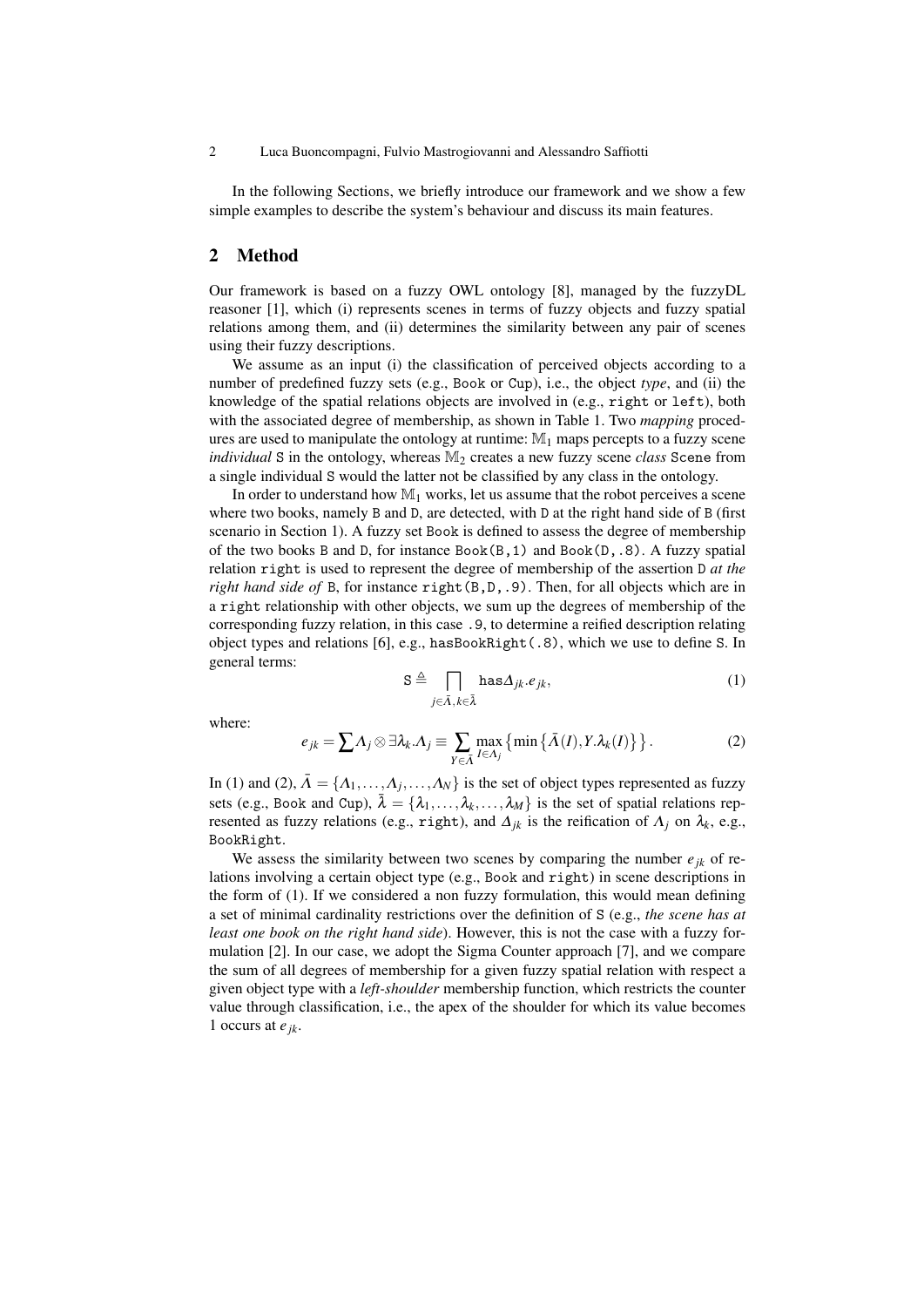M<sup>2</sup> determines Sigma Counter restrictions for all the reified spatial relations in the set  $\overline{\Delta}$ . When all restrictions are computed, a fuzzy scene class Scene is created as a fuzzy set whose purpose is to classify S. Considering the example introduced above, a description is created such that hasBookRight.atLeast(.8), and it is assigned to Scene. In formulas:

<span id="page-2-0"></span>
$$
\text{Scene} \equiv \bigotimes_{j \in \bar{\Lambda}, k \in \bar{\lambda}} \exists \text{has} \Delta_{jk}.\text{atLeast}(LeftShoulder(e_{jk})).\tag{3}
$$

Three remarks can be made: (i) a class is inductively derived from a single example, when the fuzzy ontology does not contain any fuzzy set whose description is suitable to classify a scene individual; (ii) human supervision may be needed to corroborate or modify the class description; (iii) the scene formulation in [\(3\)](#page-2-0) allows for reasoning about similarities among scenes; the fuzzyDL reasoner proves able to build a hierarchy of scene individuals using the fuzzy matching of all the minimal cardinality restrictions, which acts as a sort of fuzzy implication between scenes; an example is shown in [Figure 1,](#page-4-0) and discussed below.

#### 3 Preliminary Results and Discussion

Experiments have been performed in an incremental manner. At bootstrap, the ontology does not contain assertions. Then, all scenes are shown sequentially to the robot, which applies the mappings  $\mathbb{M}_1$  and  $\mathbb{M}_2$  described above. We assume a fuzzy scene individual as being recognised when the associated degree of membership is higher than .97. When all scenes are classified, a hierarchy is induced, which is shown in [Figure 1.](#page-4-0) If we focus on the two last columns of Table [1,](#page-3-0) it is possible to see how both learning and recognition performance scale with the complexity of descriptions, as well as with the number of assertions in the ontology. All experiments have been performed using a graphical user interface (available open source<sup>[3](#page--1-3)</sup>), which simulates the perception of objects and spatial relations. Results have been collected using an Intel Core i5-460M (2.53 *Ghz*) processor with 4 *GB* of *DDR*3 memory.

Table [1](#page-3-0) shows a few examples of scenes presented to the robot, where only two object types and one spatial relation is considered. The first column of the table depicts object arrangements, whereas the second and the third column represent the fuzzy *predicates* specifying the degrees of memberships for object types and spatial relations. The fourth column shows the description of the resulting fuzzy scene individual, obtained applying [\(1\)](#page-1-0) and [\(2\)](#page-1-1), whereas in the fifth column the corresponding description of a fuzzy scene class is shown. The last two columns provide an indicative estimate of learning and recognition times, computed respectively when a fuzzy scene class is first created and when another individual is subsequently classified as being an instance of that class.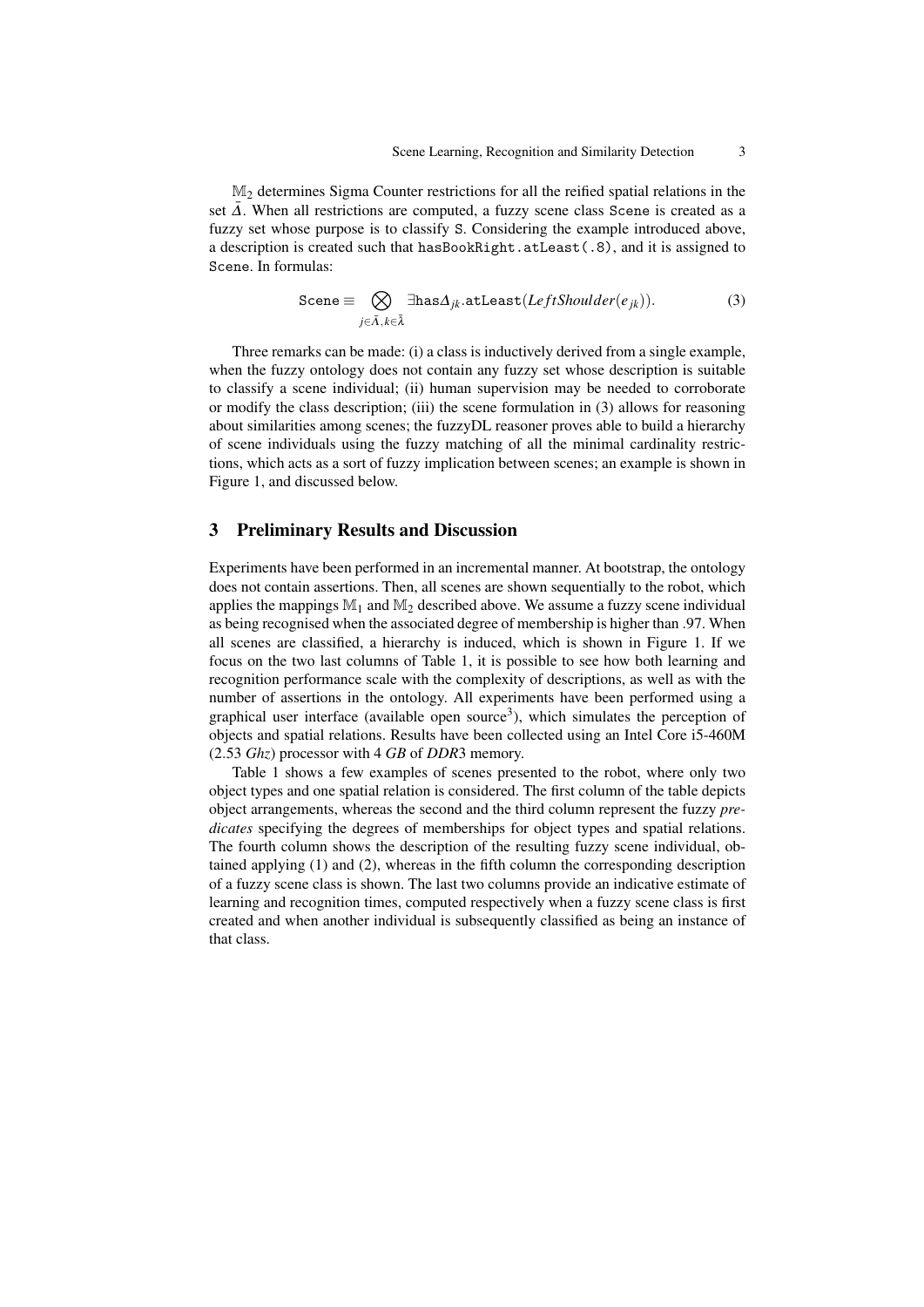<span id="page-3-0"></span>

|                         |                                  |                                        |                                                   |                                                                          | <b>Table 1.</b> Three experiments sequentially performed within a simplified scenario.                                                         |                    |                                    |
|-------------------------|----------------------------------|----------------------------------------|---------------------------------------------------|--------------------------------------------------------------------------|------------------------------------------------------------------------------------------------------------------------------------------------|--------------------|------------------------------------|
| <b>Inputs</b>           |                                  |                                        |                                                   | <b>Maps</b>                                                              |                                                                                                                                                | <b>Performance</b> |                                    |
|                         | Scenario                         |                                        | Object Type Spatial Relation                      | Scene individual                                                         | Scene class                                                                                                                                    |                    | Learning $[ms]$ Recognition $[ms]$ |
| В                       | 目<br>e<br>D                      | Book(B,1)<br>Book(D, .8)               | right(B,D, .9)                                    | $S \triangleq$<br>hasBookRight(.8)                                       | Scene <sub>1</sub> $\equiv$<br>hasBookRight.atLeast(.8)                                                                                        | 1128               | 873                                |
| 目<br>B                  | CD                               | Book(B, .7)<br>Book(D,1)<br>Cup(C, .6) | right(B,C, .5)<br>right(C,D, .9)<br>right(B,D,.3) | $\mathtt{S} \triangleq$<br>hasBookRight(.9+.3)<br>$\Box$ hasCupRight(.5) | $Scene_2 \equiv$<br>hasBookRight.atLeast(1.2)<br>$\otimes$ hasCupRight.atLeast(.5)                                                             | 2381               | 2115                               |
| II<br>${\bf B}$ $\bf D$ | $\boldsymbol{\nabla}$<br>$\rm C$ | Book(B, .8)<br>Book(D,1)<br>Cup(C, .7) | right(B,D,1)<br>right(B,C, .2)<br>right(D,C, .5)  | $\mathtt{S} \triangleq$<br>hasBookRight(.8)                              | $Scene3 \equiv$<br>hasBookRight.atLeast(.8)<br>$\left \cap\text{hasCupRight}(.2+.5)\right \otimes\text{hasCupRight}.\text{atLeast}(.7)\right $ | 3686               | 3389                               |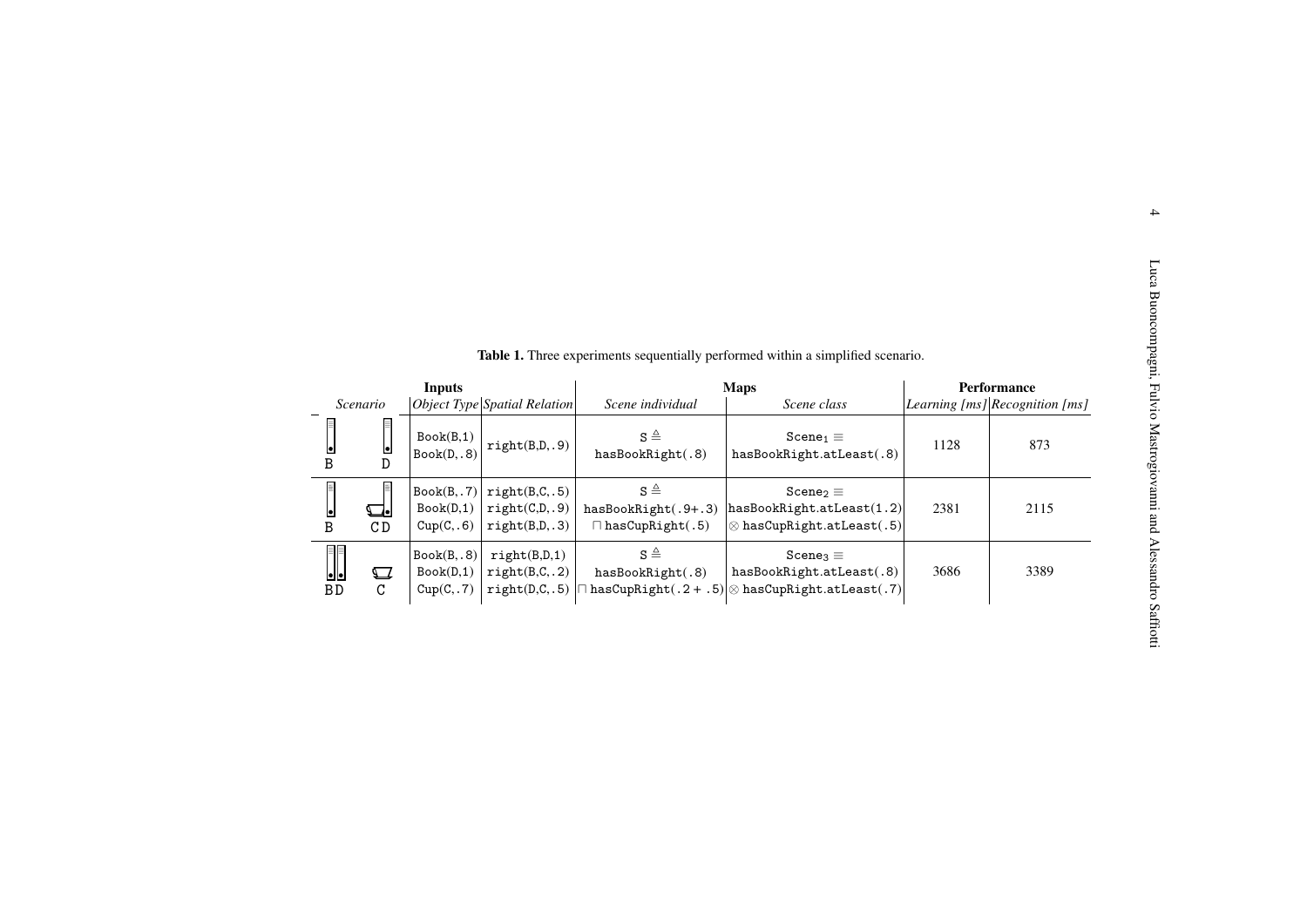In the recognition phase, a new fuzzy scene individual S can be classified as being an instance of one of three fuzzy scene classes (i.e., Scene<sub>1</sub>, Scene<sub>2</sub> and Scene<sub>3</sub>), whereas in the learning phase the hierarchy must be updated to create a new fuzzy scene class, which increases the overall computational time. It is noteworthy that learning and classification performance depend also on the number of objects in the scene and the related spatial relations.

It is possible to observe that if  $Scene<sub>2</sub>$  or Scene<sub>3</sub> are classified, also the objects arrangement in  $Scene<sub>1</sub>$  holds with a full degree, given the qualitative nature of spatial relations. Furthermore, Scene<sub>2</sub> and Scene<sub>3</sub> share some similarity, even if not as clearly as in the previous case, which is represented by the reasoner with a low fuzzy implication value between them. Such a behavior is due to the Sigma Count approach, specifically to how the left-shoulder function changes between 0 and *ejk*. Table [1](#page-3-0) shows also how the fuzzyDL reasoner



<span id="page-4-0"></span>Figure 1. The scene hierarchy obtained as a result of the learning process: circles are fuzzy scene classes, while arrows are fuzzy implications with the related degree of membership.

can deal with vague spatial relations. It is noteworthy that, just for the sake of argument, degrees of membership in spatial relations are negatively correlated with the actual distance between objects. Finally, the framework can also deal with inaccurate scene recognitions. It could be the case that an object B is classified as a Book(B,.8) *and also* as a Cup(B,.2), which is *slightly* located on the left hand side of D, i.e., right(D,B,.3). In this case, applying [\(1\)](#page-1-0) gives:  $e_{\text{Book.right}} \leq \max{\{min\{.2, .3\}, min\{.8, .3\}\}}$ .

# 4 Conclusions and Future Work

We introduce a framework based on Fuzzy Logic to learn, recognise and hierarchically classify tabletop scenes presented to the robot by a human teacher. The framework can serve as a basis to ground human-robot communication processes: on the one hand, it can deal with the intrinsic vagueness associated with human perception of spatial relationships; on the other hand, its performance is sufficiently good for a natural interaction in human-robot interaction scenarios.

The framework is under test to benchmark its scalability and representation capabilities. Currently, research activities focus on: (i) determining possible *singularities* in the scene representation to avoid degenerate cases; (ii) integration between *natural* spatial representations and speech-based interaction; (iii) evaluation of action planning methods to perform object manipulation with the aim of recreating a previously perceived scene.

#### Acknowledgements

This work has been partly supported by a grant of the Fondazione/Stiftelsen C.M. Lerici awarded to the first author.